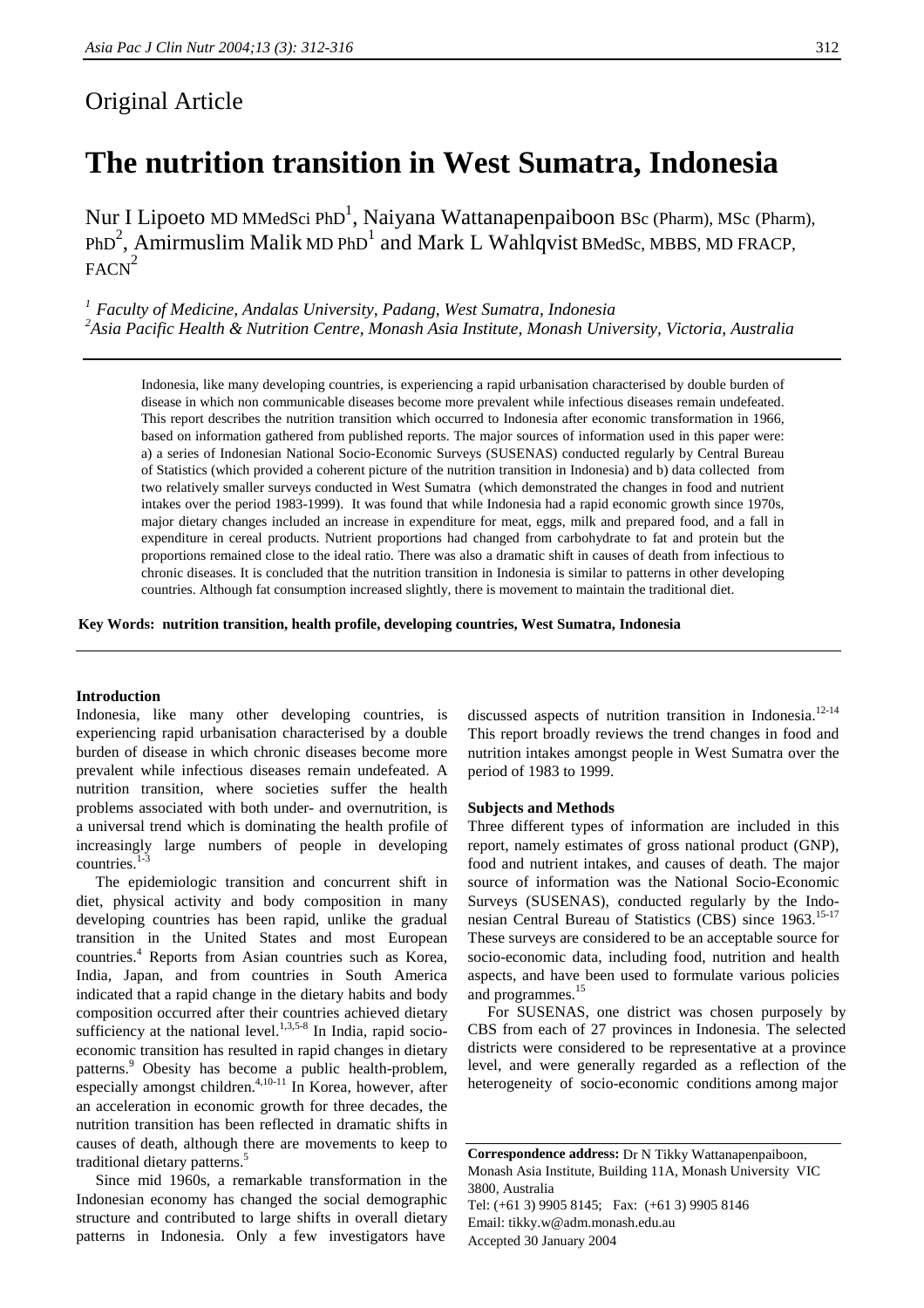

**Figure 1.** Trends in gross national product (GNP) per capita **Figure 2.** Trends in the distribution of occupation in West Sumatra, Indonesia, 1971-1999

**Agricultura** Industry Services

1971 1980 1990 1997 1999 Year

districts of Indonesia.<sup>16</sup> Generally data were collected during the second and the third week of February of the years that the surveys were conducted. A seven-day food recall method using a food list was used to collect information on food items consumed during seven days prior to the interview.<sup>18</sup> Two-hundred and ten food items on the food list were categorised into 13 major food groups, namely cereals, tubers and starchy food, fish, meat, eggs and milk, legumes, vegetables, fruit, oils and fats, condiments, prepared foods and drinks, alcohol beverages, and other foods.<sup>15</sup>

 Information on food and nutrient intakes of people in West Sumatra came from two different studies. One was conducted in 1983 by Malik in four villages in Kuranji District of Padang Municipality.<sup>19</sup> The dietary data were collected from 48 men and 50 women (aged 15-45 years) using methods of 24-hour food recall and food frequency questionnaire containing 21 food items. Another study was conducted in 220 apparently healthy individuals (128 men and 92 women, aged 35-82 years), during February-August 1999, as part of a case-control study of nutrition and coronary heart disease, and the method of 24-hour food recall of two consecutive days was used to collect food consumption data.<sup>20</sup> Participants of this casecontrol study were from various parts of West Sumatra including Padang, Bukittinggi, Pariaman, Painan, Agam, Padang Panjang, Batusangkar, Payakum-buh and Solok.

 Information on causes of death was obtained from the Household Health Survey, which was conducted regularly in Indonesia since 1972 by the Ministry of Health of Indonesia. This survey collected data on health status of Indonesians and causes of death.<sup>21</sup> Diseases were classified according to the World Health Organization's International Statistical Classification of Diseases and Related Health Problems, tenth revision  $(ICD-10).^{22}$  It should be noted that the disease classification system used by CBS does not distinguish individual diseases. For example, diseases of the circulatory system included rheumatic heart disease, hypertensive disease, ischemic heart disease, cerebrovascular disease, and other diseases of the pulmonary system. The trends in causes of death presented in this report were expressed as percentages of total deaths for four disease categories in which the death rates changed noticeably in Indonesia during the period 1980-1996. These four categories were: (a) infectious and parasitic diseases (e.g. tuberculosis, malaria), (b) diseases of respiratory system (e.g. pneumonia and bronchitis), (c) diseases of the circulatory system

(e.g. rheumatic heart disease, hypertension, ischemic heart disease, cerebrovascular disease, and diseases of the pulmonary circulation), and (d) malignant neoplasm (e.g. cancers of breast, lung, liver, stomach).

 It is also worth mentioning that the potential measurement errors of the household health data might lead to the under-reporting of the causes of death. Some respondents with limited education may not have known the exact age of their late relatives. Birth or death certificates may have been misplaced or they may not have been issued. Although the interviews were done by doctors in the villages, the report of clinical signs and symptoms of the illness before death were very dependent on the recollection of the respondents.<sup>23</sup>

#### **Results and Discussion**

Nutrition transition in Indonesia has been reflected in changes in the proportion of macronutrients and food intakes, and in dramatic shifts in causes of death from infectious to chronic non-communicable diseases.

### *Indonesian economy*

There have been remarkable changes in the Indonesian economy over the past 35 years, including the economic crisis in mid 1997. GNP per capita increased dramatically from 1970 to the mid 1990s (Fig. 1). In 1970, the nominal value of per capita national income was 295 thousand Rupiahs, then it increased to 2,680 thousand Rupiahs before the crisis in 1997.<sup>24</sup> This was in line with the high average economic growth of 7.8% in 1970s, 6.5% in 1980s and 7.2% in 1990s. Such high economic growth increased food availability and enhanced purchasing power of the people, which accelerated nutrition transition.<sup>24</sup>

 The rapid shift in income was associated with changes in occupation distribution. The West Sumatra labour force data shown in Figure 2 indicated a clear trend over the four population surveys (SUSENAS 1971–1997). The share of the agricultural labour force fell continually, from almost three-quarters of the total in 1971 to less than one-half in 1997. During the same period, that of industry doubled, while that of services rose by about  $75\%^{25}$  A shift alteration from labour-intensive occupations in the rural primary product sectors of agriculture, forestry and fisheries, to occupations in the services and manufacturing was in agreement with the marked increase in the GNP of Indonesia. The current occupational structure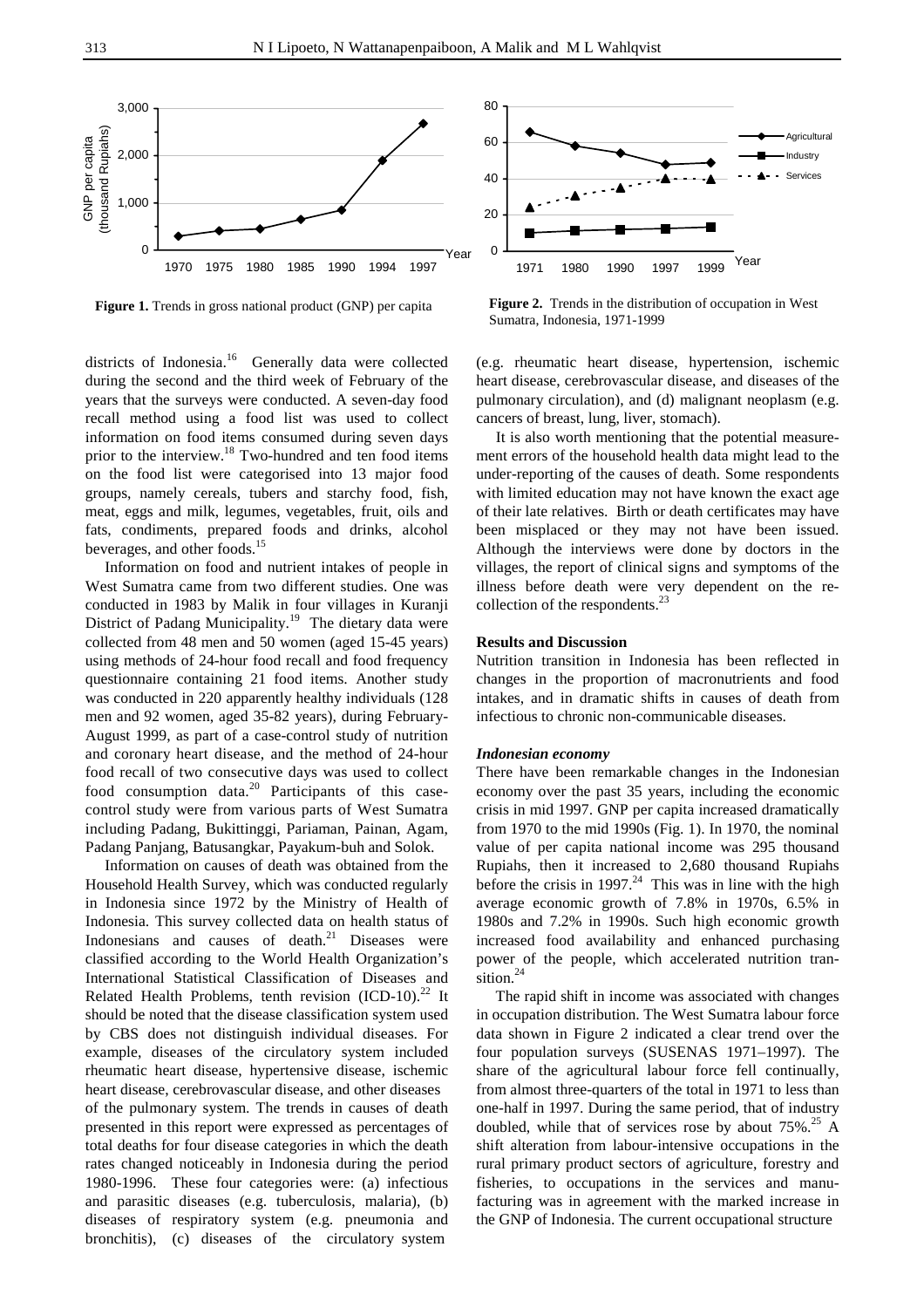

**Figure 3.** Changes in expenditure by food groups, 1981-1997

of Indonesia is similar to that of most Western countries. This transition is linked to a major reduction in energy expenditure at work.

## *Food consumption*

Trends in the patterns of household expenditure and food consumption confirm the picture on nutrition transition. Consistent with significant improvements in living standards, the proportion of household expenditure on food fell steadily since 1969-1970, with most of the decline accounted for by the cereal and tuberous food groups. Correspondingly, the share of non-food items rose and there was a sharp increase in housing and utilities. Expenditure for meats, eggs and milk increased significantly (Fig. 3). Expenditure for prepared food rose by 100% over the period of 17 years from 1981 to 1997, more than any other food item. This was due to more women entering the labour force, only 32.6% in 1980, 39.6% in 1985 and 49.93% in 1997, and this could have resulted in the reduction in their available time to prepare food at home. $21,26$ 

 Comparison of food intakes in West Sumatra was made between 1983 and 1999, as shown in Figure 4. Fish consumption remained similar during the period from 52 g/day in 1983 to 54 g/day in 1999. The largest increases were found in soy and to a lesser extent in meat, egg and dairy products. In 1983, soy was not known by the largest part of Minangkabau people. Consumption of soy in 1983 was 10g/day. But in 1999, soy became more popular, the consumption increased to 110 g/day. In contrast, rice and cereal consumption decreased significantly from 1007g/ day to 512 g/day in 1999.

 There has been only a slight change in food preferences in West Sumatra. Mostly the Minangkabau have not changed their dietary patterns.<sup>27</sup> There was little or almost no change in food tastes between younger and older generations. Many studies have indicated that peoples who have deviated from their traditional ways of eating and living, begin to suffer severe consequences in the form of chronic diseases.<sup>28-30</sup> A study in Japan suggested an association between the increase of Western



**Figure 4.** Food consumption in West Sumatra, Indonesia, 1983 and 1999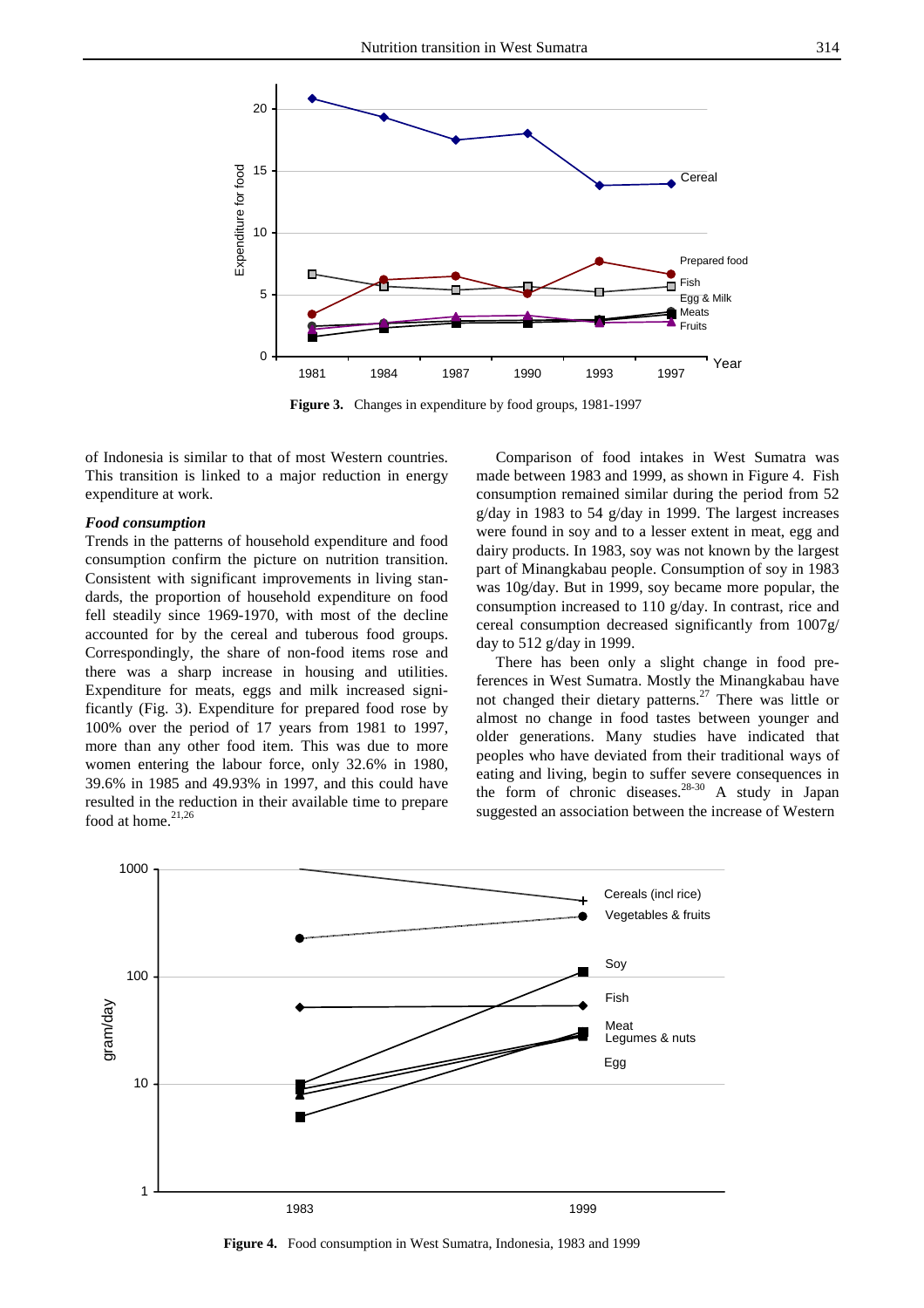|                            | Year 1983      |               | Year 1999      |                |
|----------------------------|----------------|---------------|----------------|----------------|
|                            | Men            | Women         | Men            | Women          |
|                            | $N = 48$       | $N = 50$      | $N = 116$      | $N = 77$       |
| Energy (kcal)              | $2722 \pm 137$ | $1740 \pm 72$ | $1666 \pm 475$ | $1643 \pm 507$ |
| Protein $(g)$              | $54 \pm 3$     | $40 \pm 2$    | $80 \pm 28$    | $78 \pm 27$    |
| Fat $(g)$                  | $23 \pm 2$     | $19 \pm 2$    | $44 \pm 18$    | $44 \pm 19$    |
| Carbohydrate (g)           | $562 \pm 30$   | $346 \pm 2$   | $206 \pm 50$   | $203 \pm 57$   |
| % Energy from protein      | 7.8            | 8.8           | 19.1           | 18.9           |
| % Energy from fat          | 9.1            | 12.1          | 23.2           | 23.6           |
| % Energy from carbohydrate | 81.5           | 77.9          | 57.7           | 57.4           |

**Table 1.** Daily intakes of energy and macronutrients for men and women (mean ± SD) obtained from 24-hour recall data, 1983 and 1999

style fat-rich foods such as butter and margarine, cheese, bread, and ham & sausage with an increase in mortality from cancer and breast cancer.<sup>6</sup>

# *Nutrient Intakes*

A dramatic difference in food usage is reflected in the changing percentage of energy consumed over the period of 1983-1999. Nutrient intake data can be used to capture the nutrition transition in West Sumatra. To demonstrate the trends in proportion of dietary nutrient intakes, results from two case studies from West Sumatra are reported. There was a dramatic change in macronutrient intake (computed as % contribution of total energy intake), as summarised in Table 1. The average total energy intake was significantly different between the two periods; the average total energy intake was 2,722 kcal and 1,740 kcal for men and women in  $1983$ ,<sup>19</sup> while it was 1,511 kcal and 1,353 kcal for men and women in 1999. The energy intake for men remained significantly higher than that of women.

 Carbohydrate is the main source of energy for the Minangkabau. In 1983 carbohydrate contributed 81% of total energy intake, where as in 1999 it had dropped to 58%. This was in line with the decrease in rice and cereal consumption. Protein consumption rose from 8% to 19% from 1983 to 1999. The increase in protein intake paralleled the substantial increase in meat and dairy product consumption during the period. Fat consumption

has doubled from 11% to 23% energy intake for the same period. Compared to other countries in Asia, fat consumption in West Sumatra is relatively lower. In China, dietary fat intake ranges from 22% to 33% of total energy intake in rural and urban areas.<sup>31</sup>

 The changes in % energy contribution from carbohydrate, protein and fat may give a broad picture of the nutrition transition of Indonesia. The ratio of %energy from carbohydrate: protein: fat was 81:8:11 in 1983, indicating that energy intake was mainly from carbohydrate and that fat or protein did not contribute much. After 16 years, the ratio shifted to 58:19:23, which showed that carbohydrate still contributed a great proportion of energy but to a much lesser extent, and an increase in fat and protein consumption.

# *Causes of death*

The trends in food intakes in Indonesia have shifted from dietary deficit and food insecurity to over-consumption. One therefore could expect concurrent and possibly related shifts in the causes of death. Indeed, changes in the leading causes of death from infectious diseases to chronic diseases in Indonesia occurred significantly since mid 1980s, when death from cardiovascular disease began to accelerate (Fig. 5). In 1986, cardiovascular disease was the leading cause of death accounting for 13% of all mortality and by 1996 it had risen to  $24\%$ .<sup>21,23</sup> In 1992, diseases of the circulatory system were the leading causes



 **Figure 5.** Trends in causes of death in Indonesia, 1980-1996